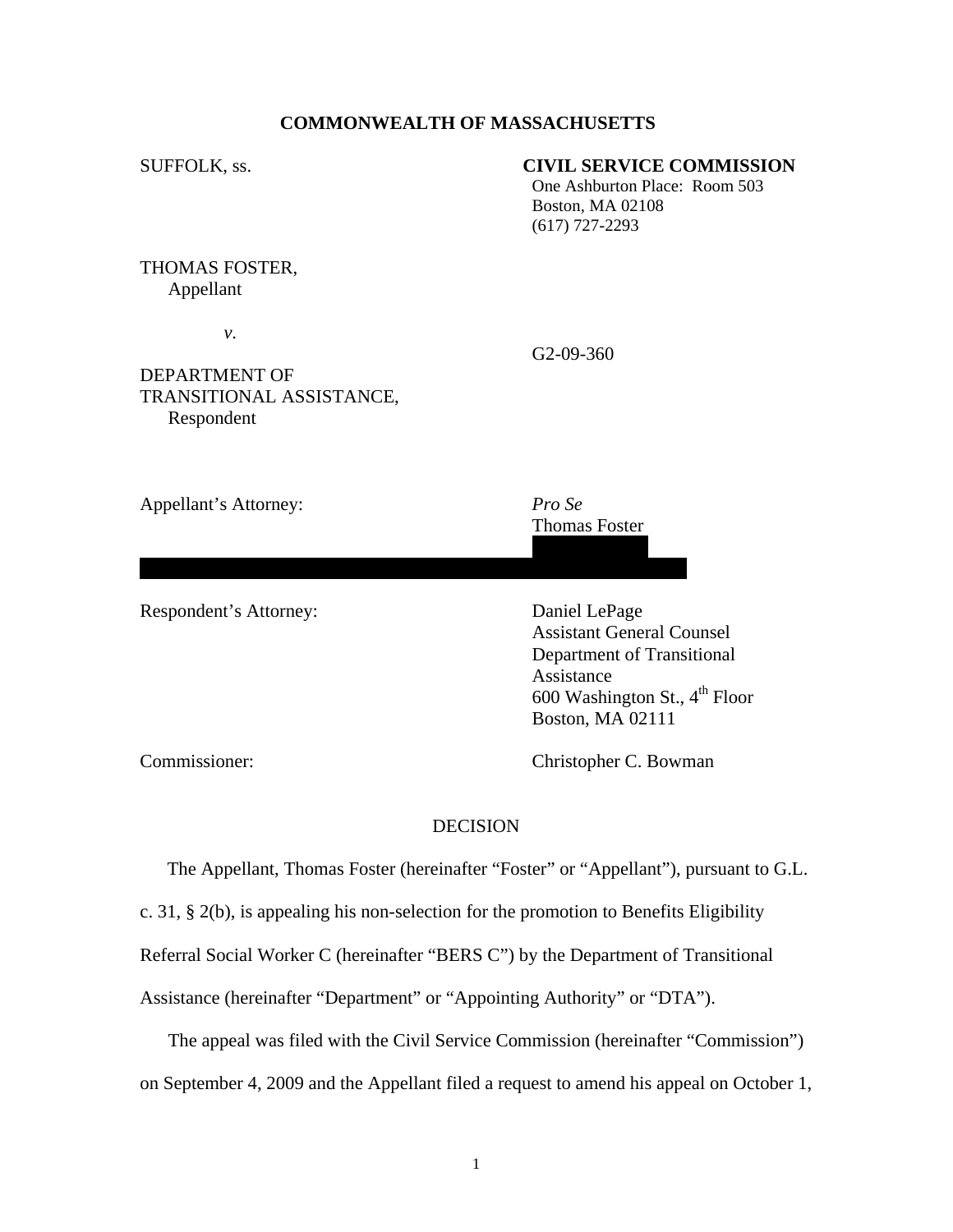2009, seeking to expand the number of job postings for which he is contesting his nonselection. A pre-hearing conference was held on October 15, 2009 and a status conference was held on Department 8, 2009.

On February 11, 2010, the Department filed a Motion to Dismiss all parts of the Appellant's appeal except that portion related to a position in the North Shore office filled by an employee without civil service permanency. On March 2, 2010, the Appellant filed an opposition to the Department's motion. On March 29, 2010, I allowed the Department's motion and a full hearing was scheduled for May 6, 2010 to hear whether the Appellant was "qualified" for the BERS C position in the North Shore office filled under Posting No. 28324. On May 6, 2010, the instant appeal and a companion case (See Mazur v. DTA, CSC Case No. G2-09-361), were scheduled for a full hearing. On the day of the hearing, the Mazur case was settled and the instant appeal was rescheduled for a full hearing on August 4, 2010. The Appellant's subsequent request for a continuance was allowed and a full hearing was held on September 9, 2010. The hearing was digitally recorded.

### *Findings of Fact*

 Sixty-six (66) exhibits were entered into evidence at the hearing (Appointing Authority Exhibits 1-6 and Appellant Exhibits 1-60). Based on the documents submitted and the testimony of the following witnesses:

#### *For the Appointing Authority:*

- Lisa Griffin, Director, North Shore Office, Department of Transitional Assistance;
- Paul Bastarache, Assistant Director, North Shore Office, Department of Transitional Assistance;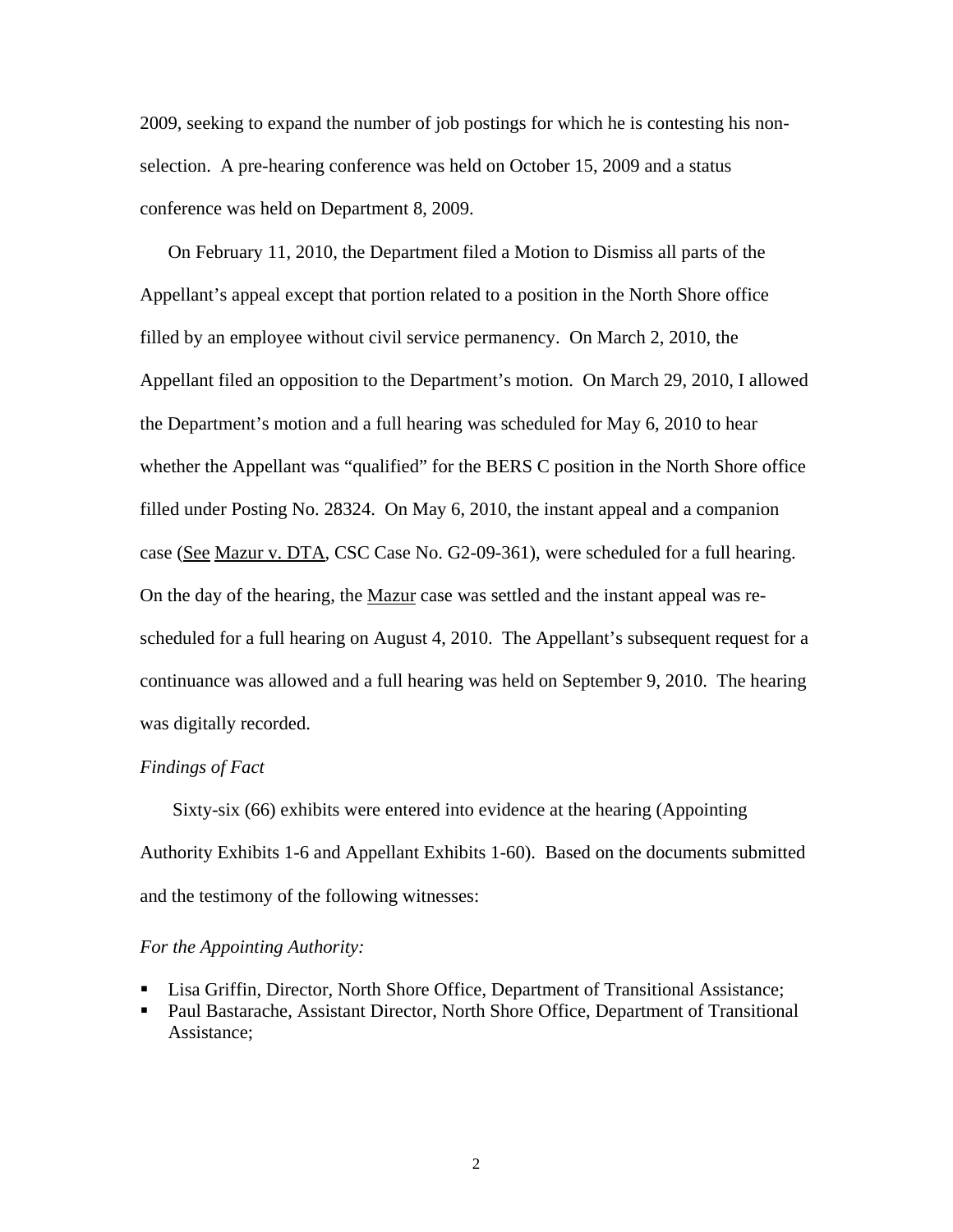## *For the Appellant:*

 $\overline{a}$ 

Thomas Foster, Appellant

I make the following findings of fact:

- 1. The Appellant is a permanent civil service employee in the position of Benefits Eligibility Referral Social Worker A/B ("BERS A/B"). (Appointing Authority Exhibit 6; Appellant Exhibit 45, Class Specification)
- 2. The Appellant was made permanent in his current position as a result of taking and passing a civil service examination on which he scored an 84. (Appellant Exhibit 4)
- 3. The Appellant has been employed by the Department for approximately seventeen ([1](#page-2-0)7) years, and worked in the Revere office at all times relevant to this appeal.<sup>1</sup> (Testimony of Appellant)
- 4. Prior to working for the Department, the Appellant worked for Filene's Department Stores from 1990 to 1994, at one point serving as a Customer Service Manager. (Testimony of Appellant and Appellant Exhibit 33)
- 5. The Appellant currently works in the Department's Food Stamp Program (now referred to as "SNAP"). His responsibilities include creating RFAs, processing new food stamp applications, customer service, acting as a liaison within the community, daily maintenance on cases, and compiling statistics. He is assigned his own caseload that he manages from intake through closing of the case. As part of his case management duties, he makes determinations regarding eligibility for food stamps, and monitors clients for continuing eligibility. (Testimony of Griffin)

<span id="page-2-0"></span><sup>&</sup>lt;sup>1</sup> For approximately 15 months between February 2003 and May 2004, the Appellant was employed by the Department of Revenue's Child Support Enforcement Division. (Appellant Exhibit 33)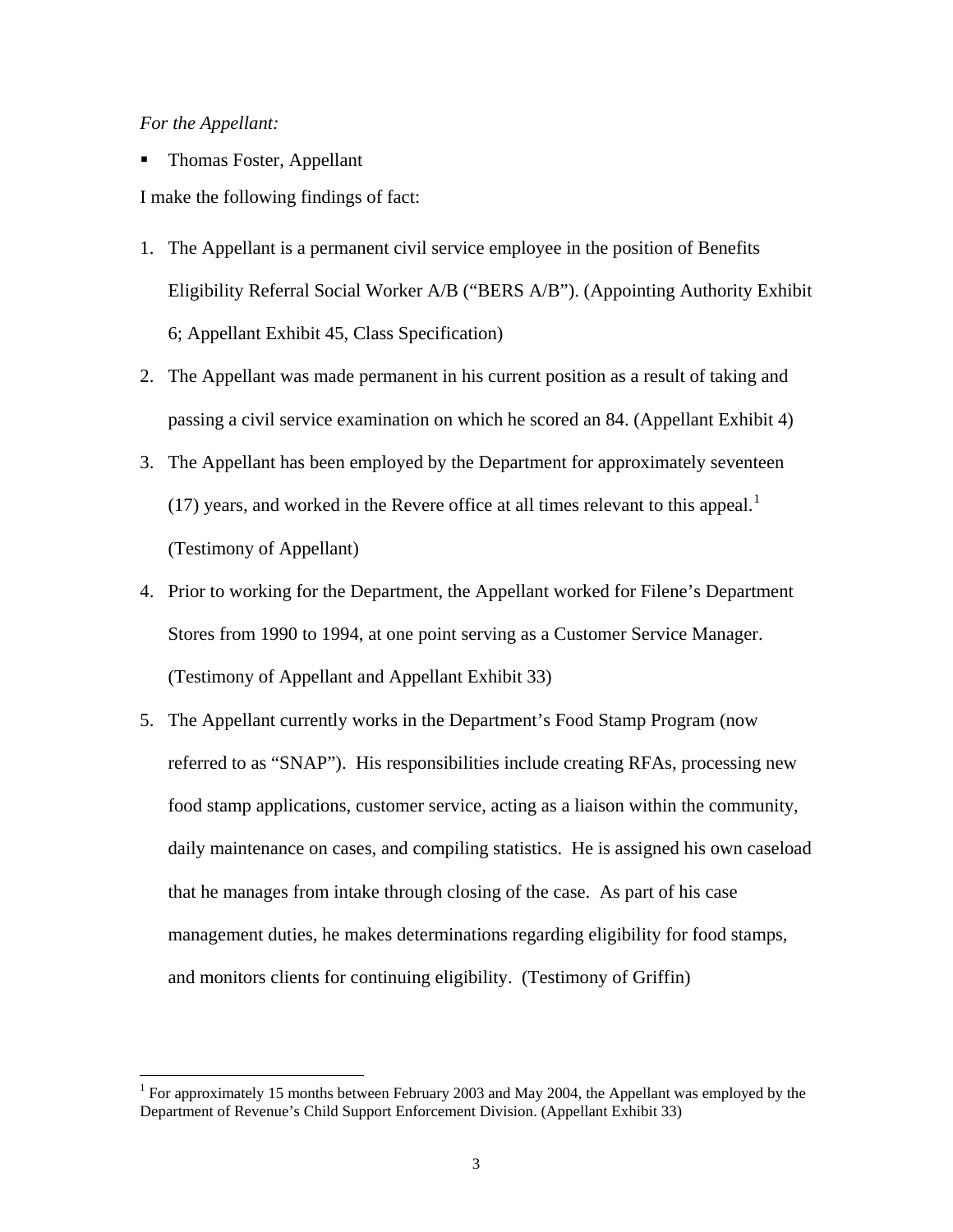- 6. For approximately ten (10) years during his employment with the Department, the Appellant also served as the regional vice president for SEIU Local 509. Pursuant to provisions in the applicable collective bargaining agreement, the Appellant was granted paid release time for approximately  $\frac{1}{2}$  of his normal hours to conduct union business. In this capacity, he facilitated grievances filed by employees and conducted other union business. (Testimony of Appellant)
- 7. On April 10, 2009, the Department posted a promotional opportunity for internal candidates for the position of BERS C at the North Shore office, with the functional title of Supervisor. (Appointing Authority Exhibit 1)
- 8. The Appellant applied for the BERS C position at the North Shore office. (Testimony of Appellant)
- 9. The names of eighteen (18) candidates were deemed by the Department's central office to have the minimum entrance requirements for the BERS C position and all were interviewed, including the Appellant. (Testimony of Griffin)
- 10. The interviews were conducted by a panel that included Lisa Griffin, Director of the North Shore office; Paul Bastarache, Assistant Director of the North Shore office; and Brian Mulholland, another Assistant Director in the North Shore office. (Testimony of Griffin and Bastarache; Appointing Authority Exhibits  $4 - 6$ )
- 11. Lisa Grffin and Paul Bastarache testified on behalf of the Department.
- 12. Ms. Griffin is the Director of DTA's North Shore office and oversees 70 75 employees. She is responsible for the overall operation of the office, including the selection of candidates for vacant positions. She has been the Director for approximately five (5) years and has worked for the Department for approximately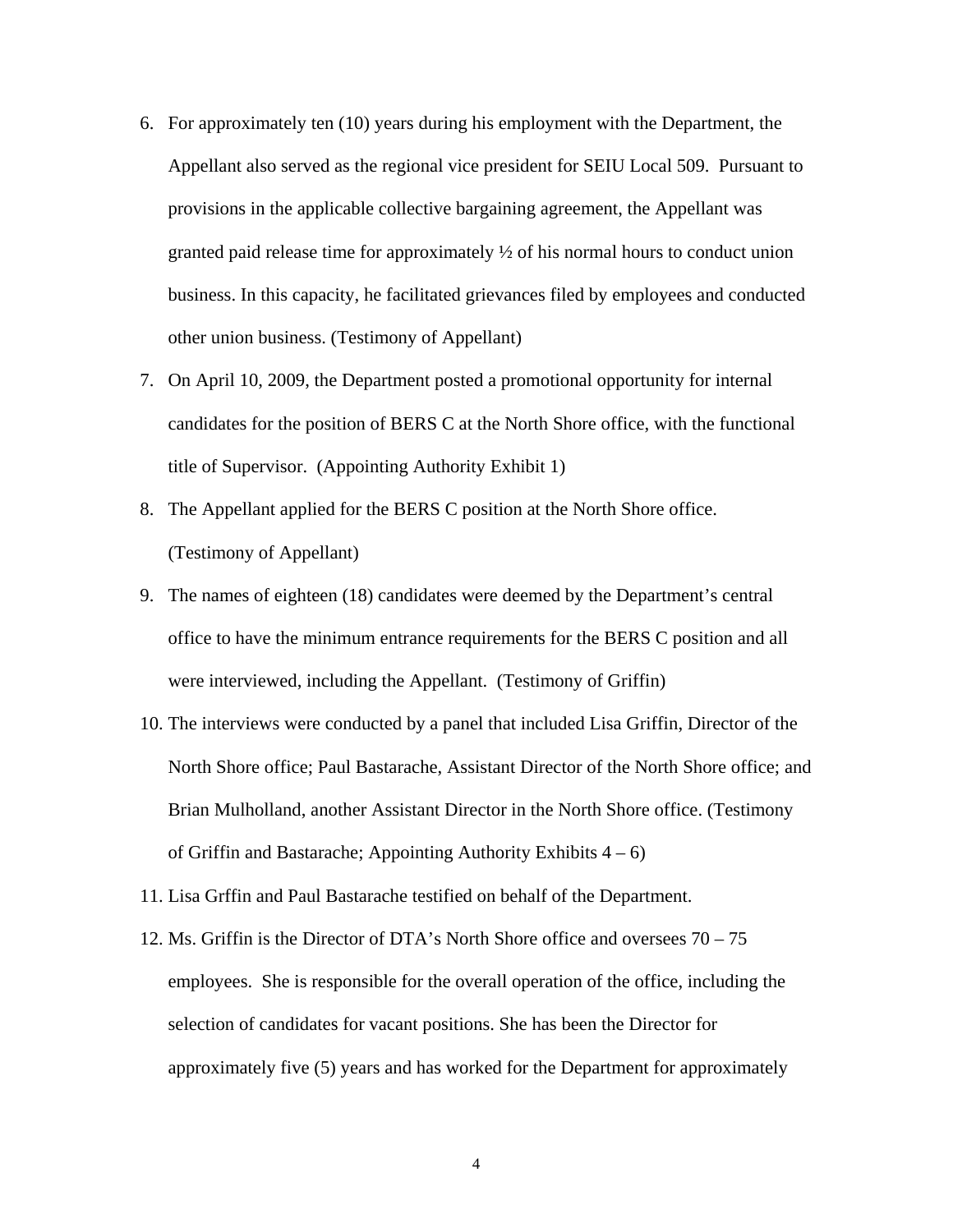thirty (30) years. She worked her way up the ranks to her current position. Ms. Griffin was a good witness. She had a solid grasp of the details regarding office operations and DTA policies and procedures. She displayed a sincere and admirable commitment to providing DTA clients with excellent customer service while still recognizing the heavy workload of employees. She struck me as someone who takes her job seriously and puts considerable thought and consideration into determining who is qualified to serve in a supervisory role in DTA's North Shore office. I did not detect any personal animus toward the Appellant nor did she display any ulterior motive for testifying against him. I credit her testimony. (Testimony, demeanor of Griffin)

- 13. Mr. Bastarache is an Assistant Director in the North Shore office and has served in that capacity for approximately ten (10) years. For approximately eleven (11) months, he served as the Acting Director of the office. He has been with DTA for approximately thirty-six (36) years and currently oversees the cash assistance programs. Like Ms. Griffin, he worked his way up the ranks to his current position. He is part of the management team involved in all hiring decisions. Mr. Bastarache was also a good witness. Although more blunt than Ms. Griffin, he too struck me as a long-time career employee who cares deeply about the effective delivery of services to DTA clients. I credit his testimony. (Testimony, demeanor of Bastarache)
- 14. The interview panel followed the hiring procedures that were provided by the Human Resources department of the Executive Office of Health and Human Services (hereinafter "EOHHS"). The practice is for EOHHS to handle the job posting, check the submitted resumes for minimum requirements, and forward the hiring package to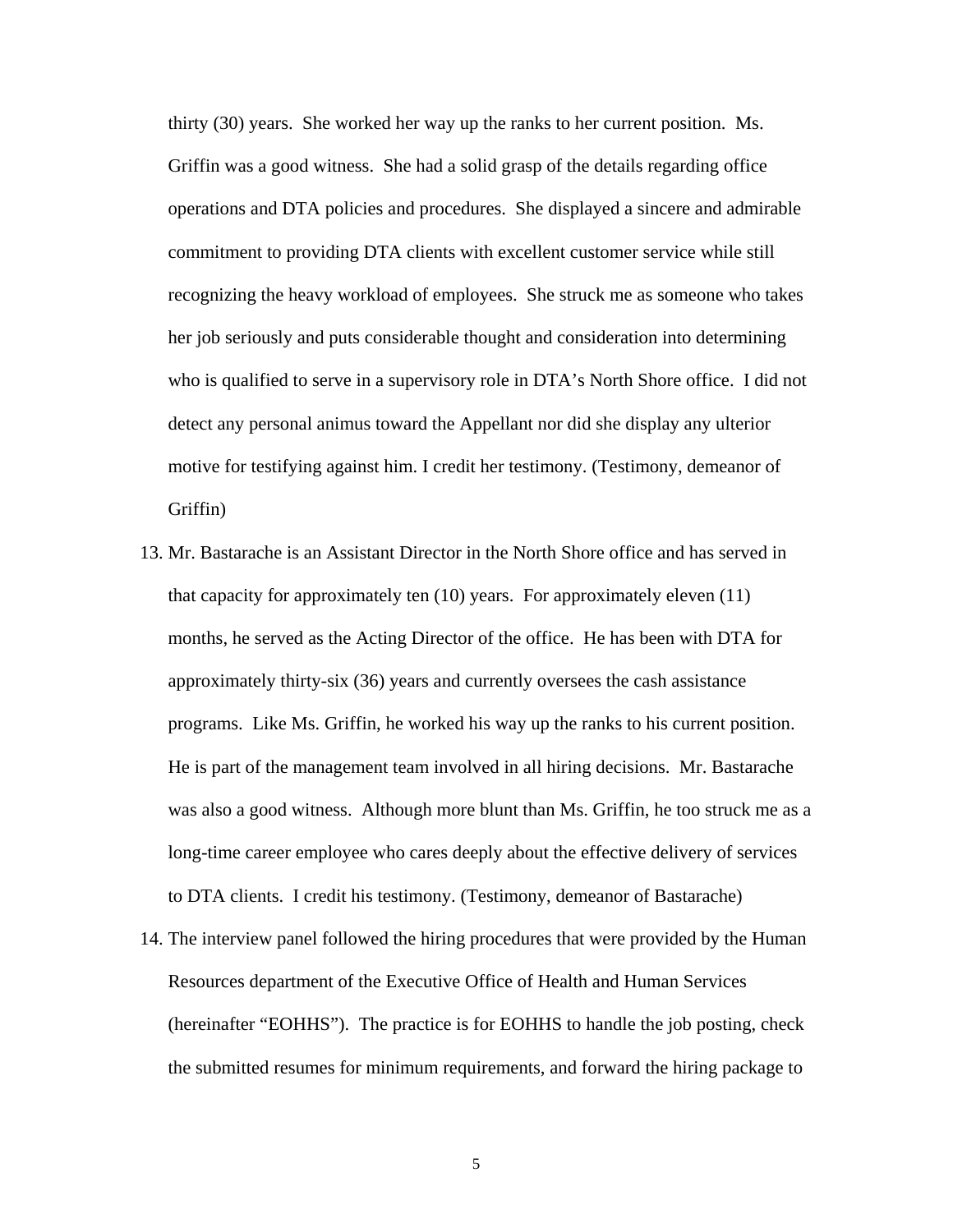the interview panel. The package provided by EOHHS also included specific questions for the panel to ask the applicants during the interviews. Based on the answers to the interview questions, the panel was to complete a form entitled "Interview Assessment," in which they were to answer questions about each candidate's demonstrated ability to do the job and rank the candidates in various categories from one (1) to five (5), with a score of "1" being the best and "5" being the worst. (Testimony of Griffin and Bastarache; Appointing Authority Exhibit 2)

- 15. The eight (8) categories in which the panel scored the candidates on the Interview Assessment were: 1) Communication/Interpersonal skills; 2) Adaptability; 3) Relevant Education/Work Experience; 4) Commitment/Motivation/Initiative; 5) Organizational Skill; 6) Ability to Perform Job Function; 7) Managing Diversity/Diversity Awareness; and 8) Supervisory/Management Skill. The documents show that each interviewer was to complete their own Interview Assessment, and then a final Interview Assessment was completed for each candidate, which appears to summarize the interviewers' individual assessments. At the end of the Interview Assessment form, the panel answered whether they were recommending the candidate for the position. (Testimony of Griffin and Bastarache; Appointing Authority Exhibits 3 -5; Appellant Exhibits 46 - 54)
- 16. The Appellant received a total score of "22" on the Interview Assessment. The interview panel did not recommend him for the position. (Testimony of Griffin; Appointing Authority Exhibit 5)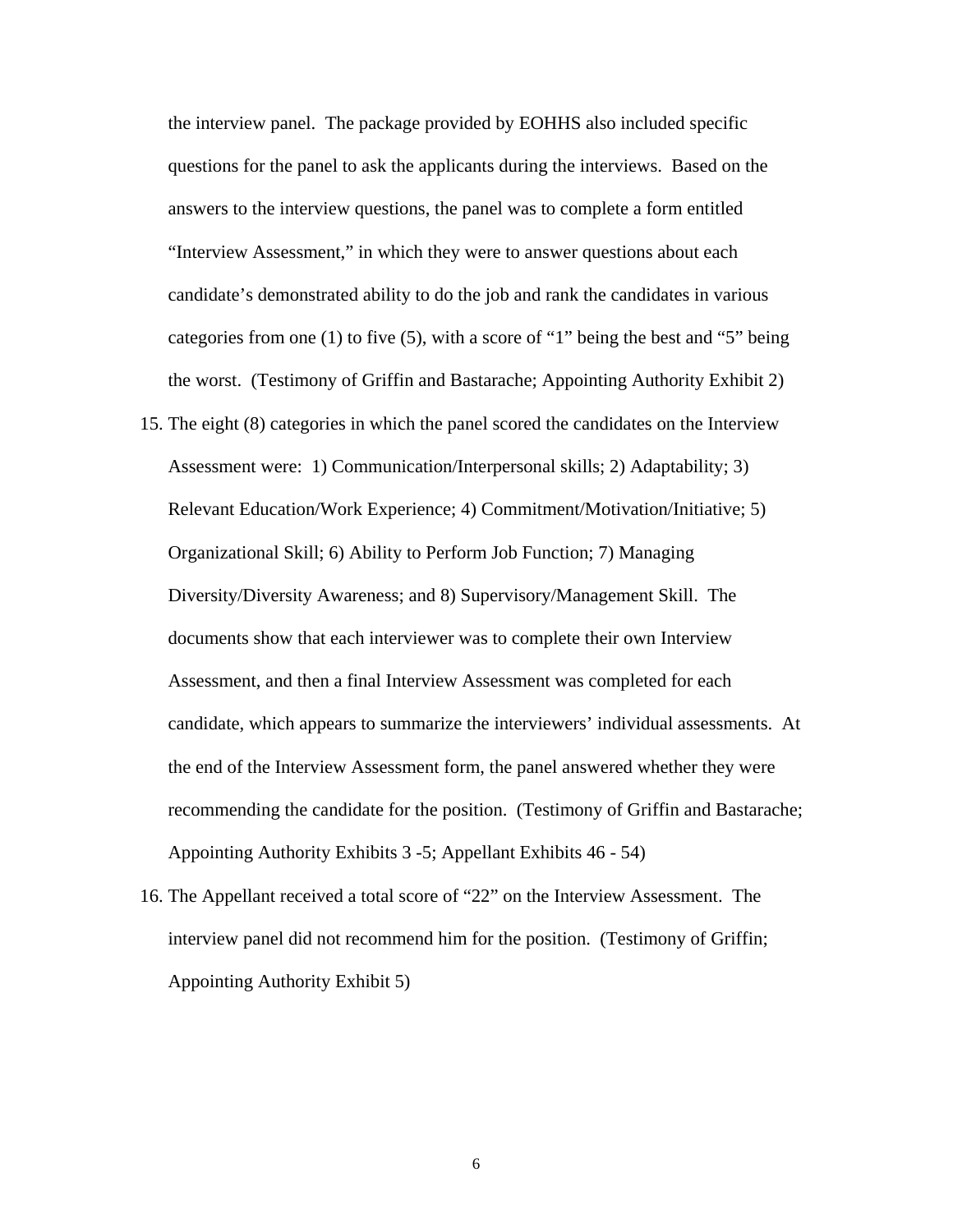- 17. One of the selected candidates, Kimberly Poor, (hereinafter "Poor") received a total score of "18". The best score a candidate could have received was an "8." (Testimony of Griffin; Appointing Authority Exhibit 3; Appellant Exhibit 48).
- 18. The other selected candidate, Megan Nicholls, (hereinafter "Nicholls") received a total score of "14". (Testimony of Griffin; Appointing Authority Exhibit 4; Appellant Exhibit 47)
- 19. Nicholls does not have permanent civil service status. (Stipulation of Department)
- 20. The interview panel recommended Poor and Nicholls for the positions by memo (penned by Regional Director James Gorman) to Lorraine Woodson, Civil Rights Manager, on June 23, 2009. The memo stated that "[a]fter interviewing and assessing eighteen (18) very qualified candidates for the position of BERS C, Megan Nicholls and Kimberly Poor have been selected as our recommendation for the two BERS C positions for the North Shore TAO. Ms. Griffin testified that this was a form letter and is the same letter used for other promotions. (Testimony of Griffin; Appellant Exhibit 45)
- 21. The Appellant was informed of his non-selection for the position by letter dated July 10, 2009 from Ms. Griffin. In the letter, it was stated that the Department interviewed "several well qualified candidates for the position." The reasons checked off on the Appellant's Non-Selection Form were "Ability to do the job" and the sub-category, "Interview." (Appointing Authority Exhibit 6)
- 22. Ms. Griffin testified that she knows the Appellant because she worked with him in the Revere office and she has interacted with him in his role as former Regional Vice President of SEIU Local 509. (Testimony of Griffin)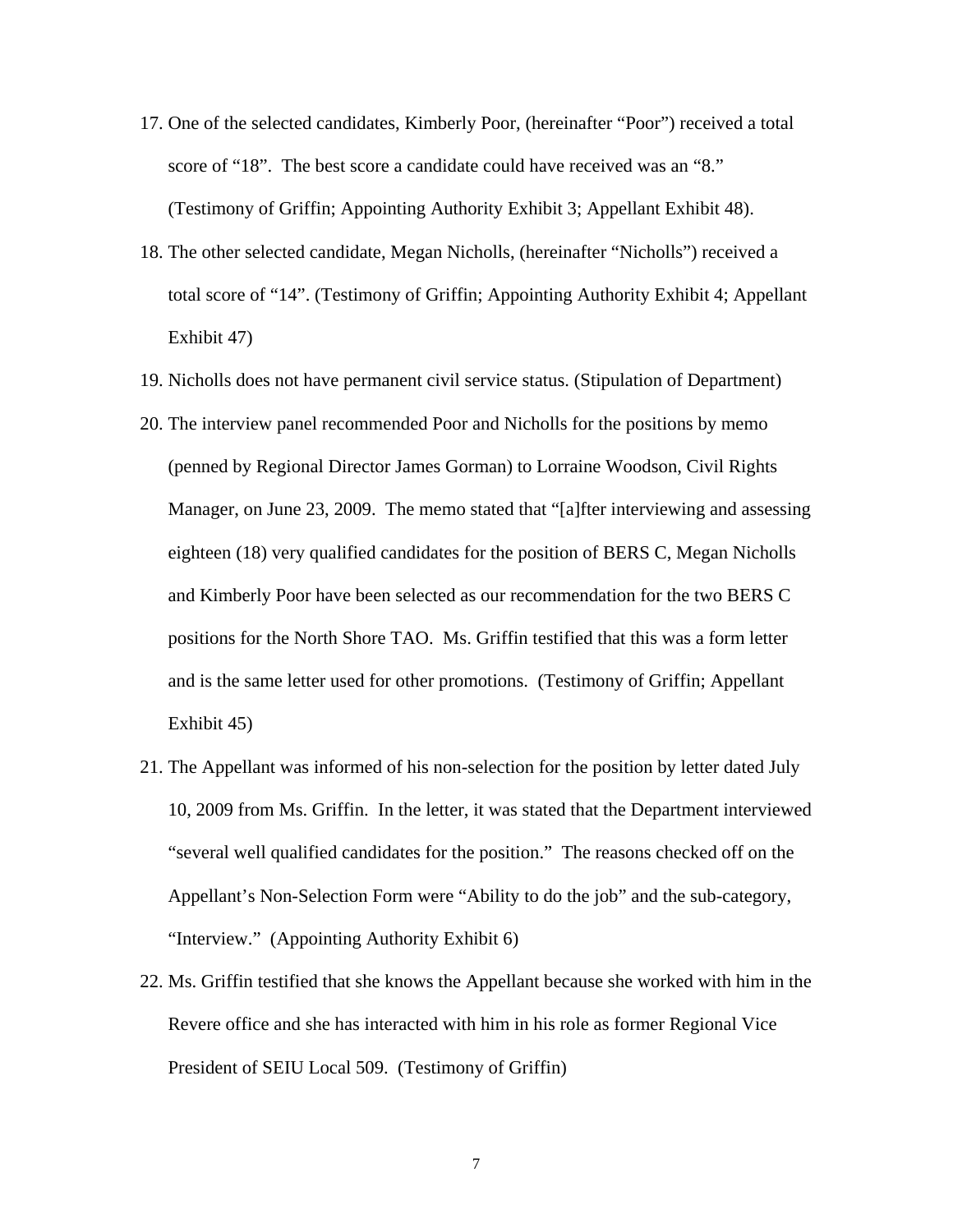- 23. Ms. Griffin testified that the qualities the interview team were looking for in a candidate for the position included: 1) knowledge of the relevant regulations and programs; 2) ability to mentor and be a coach to the staff; 3) ability to oversee four (4) to six (6) members of the team; 4) ability to ensure that employees are able to prioritize their work and complete it in a timely manner, despite having a heavy caseload; and 5) ability to be open, accessible and approachable to all staff and an ability to relate and talk with these employees on a 1-on-1 basis. (Testimony of Griffin)
- 24. In Category 1 of the Interview Assessment, "Communication/Interpersonal Skills," the Appellant received a "2." The comments indicate that he was "Articulate. Bright, but at times appears to be too self assured." (Appointing Authority Exhibit 5)
- 25. Ms. Griffin testified that the Appellant spoke of his "intelligence" during the interview and appeared overly confident in his abilities. She was concerned that the Appellant would be unable to relate to the employees he was supposed to supervise and would be unwilling to compromise or admit mistakes. (Testimony of Griffin)
- 26. Mr. Bastarache testified that, in retrospect, the Appellant's interview demeanor would be better described as "arrogant." He testified that although he asked all of the questions, the Appellant never looked him in the eye and appeared to be more focused on the note-taking of the other panelists. (Testimony of Bastarache)
- 27. During his testimony before the Commission, the Appellant testified that, "I am intelligent. I test high. I have a high I.Q. Some people are not comfortable with that." As evidence of his ability to test well, the Appellant pointed to his score of 84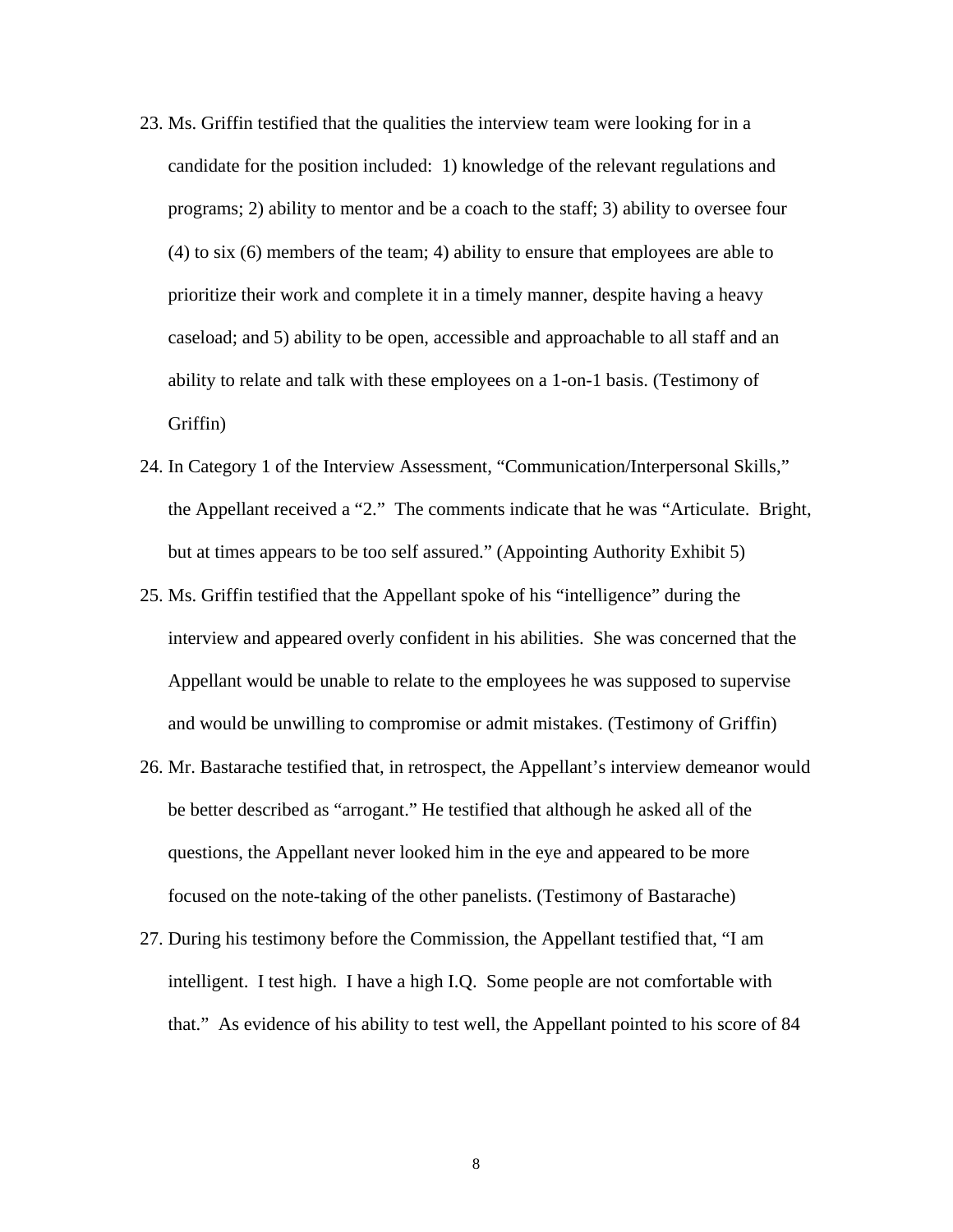on a civil service examination that resulted in him becoming permanent in his current position. (Testimony of Appellant)

- 28. The Appellant testified that he has a very good working relationship with others as evidenced by his fellow employees electing him as a regional officer in the local union and his service on the local Workforce Investment Board (WIB). (Testimony of Appellant; Appellant Exhibits 34 and 35)
- 29. In Category 5, "Organization Skill" the Appellant received a "3." The comments on the Interview Assessment state that, "Organization skills is suspect in light of his Beacon views which compared unfavorably to other applicants for this position." (Appointing Authority Exhibit 5)
- 30. Mr. Bastarache testified that, prior to the interviews, he ran a report of all the "outstanding views" on the Department's Beacon system, a computer program that assigns tasks to employees related to their assigned cases. "Outstanding views" represent tasks that have been assigned, but not completed. (Testimony of Bastarache)
- 31. Mr. Bastarache testified that the Appellant had more than 200 "open views" on the Beacon system and the selected candidates had approximately ten each. Thus, Mr. Bastarache was surprised to hear the Appellant state during his interview how up-todate his work was. Further, he questioned how subordinate employees could respect a supervisor who couldn't keep up with his own work. (Testimony of Bastarache)
- 32. The Appellant testified that he had a high number of outstanding views because: 1) he had a higher case load than others; 2) he was assigned the most complicated cases; and 3) he was required to spend time training employees. (Testimony of Appellant)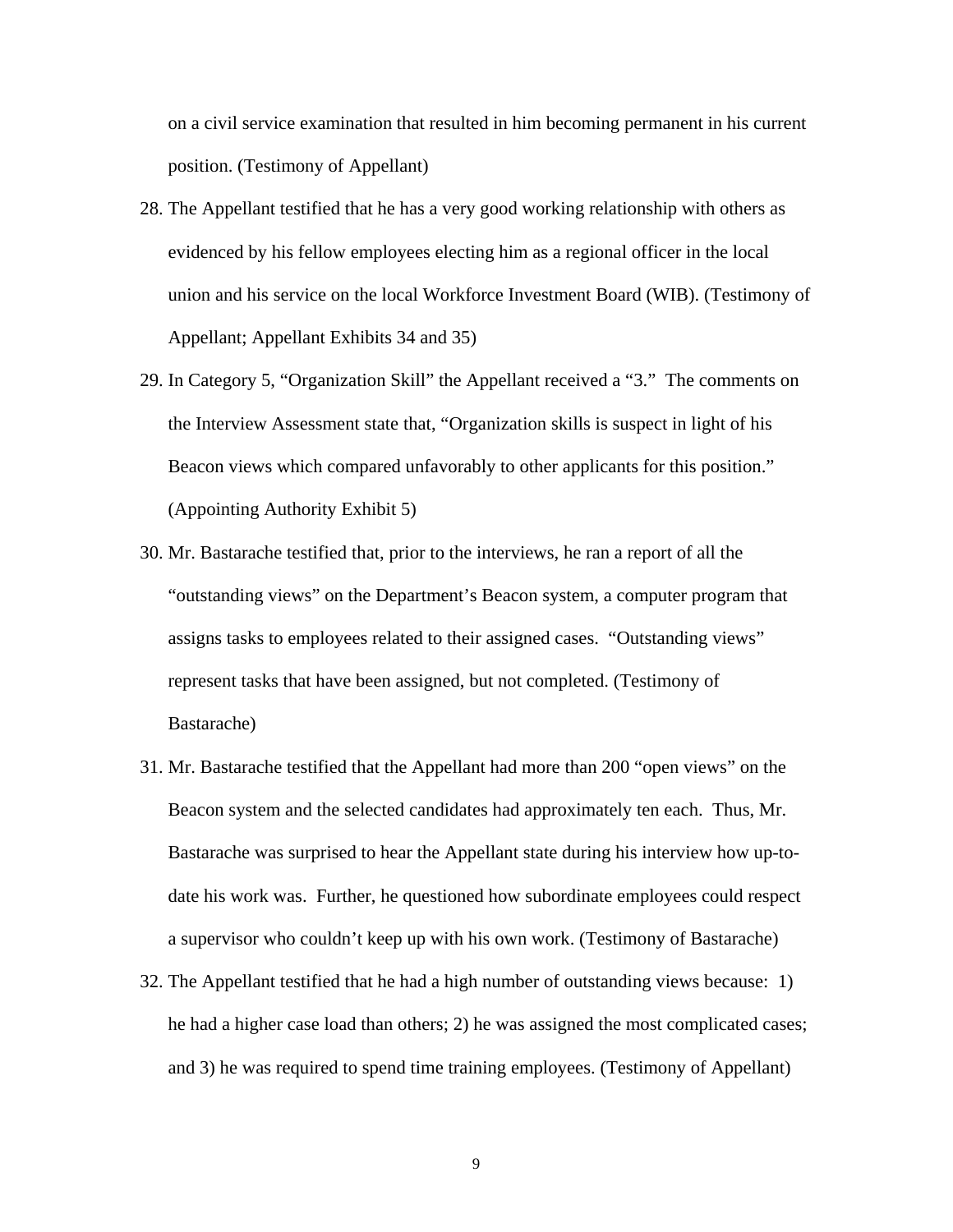- 33. The Appellant also cited his performance evaluations as evidence that he is a good worker. The performance evaluations, completed by a supervisor named Joseph Malone, rated the Appellant as exceeds in almost every category over a 2-year period. Mr. Malone's comments about the Appellant include: "An amazing talent. Amazing ability to remain well organized in a somewhat chaotic environment. Always preternaturally keen to detect a weakness or inconsistency. Innate ability to organize. A master of both the written and spoken word. Truly one of technology's children. Complete mastery of the Beacon system. I see a future for Tom in management. Tom should have been a lawyer for his penchant for detail. Meticulous attention to detail is a hallmark of Tom's work. Always a smile on his face. Tom's creative intellect and promethean work ethic have been a boon to the entire office. Tom will never be outworked. Tom is fast, compassionate and accurate. Tom is flawless in this aspect of the job [NPA-FS ESP Referrals]." (Appellant Exhibits  $29 - 32$ )
- 34. When the Appellant subsequently transferred to the Lowell DTA Office, Mr. Malone penned an unsolicited email to the Appellant's new supervisor citing many of the attributes referenced above including his assessment that the Appellant was always "preternaturally keen to detect a weakness or flaw in any case." (Appellant Exhibit 56)
- 35. In Category 8 of the Interview Assessment, "Supervisory/Management Skills," the Appellant received a "3." The comments on the Interview Assessment state "Has the knowledge and work experience, but must pay greater attention to details of BERS work first." (Appointing Authority Exhibit 5)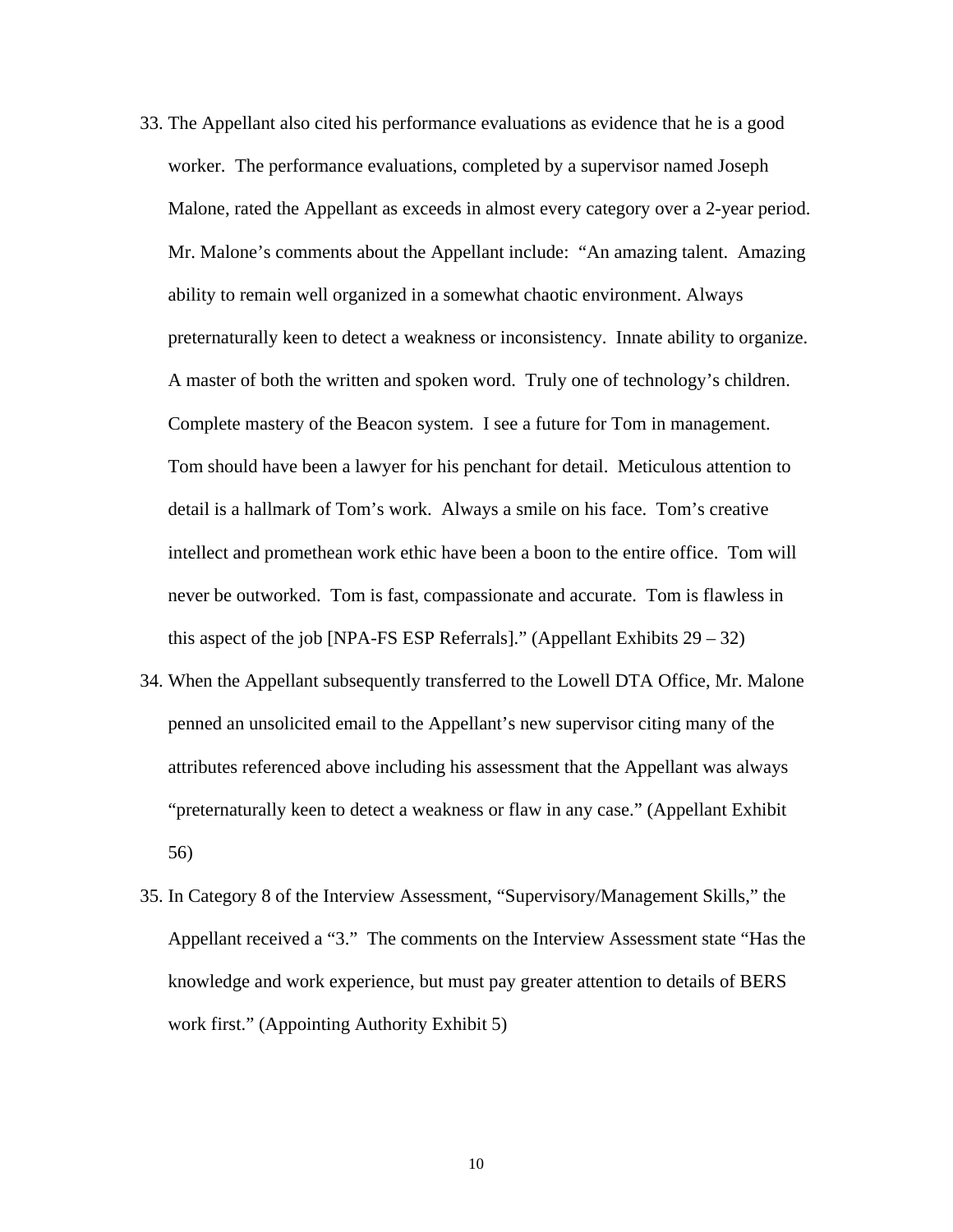- 36. As part of the final question on the interview assessment, the panelist answered "no" when asked if they would recommend the hiring or promotion of the Appellant. (Appointing Authority Exhibit 5)
- 37. Ms. Griffin testified that in addition to the concerns referenced above, she was concerned about the Appellant's approach to customer service. As part of the interview, all candidates were given two scenarios to assess their customer service abilities. In the first scenario, the candidates were asked to explain how, as a supervisor, they would handle a complaint for a client that their caseworker was not responding to their calls. In the second scenario, the candidates were asked to explain how they would respond to a client's complaint that a case worker was rude to her. (Testimony of Griffin)
- 38. According to Ms. Griffin, she was surprised that the Appellant, in response to the first scenario, stated that he would explain to the client how busy the office was and provide her with a self-addressed stamped envelope to send in her information or request. Ms. Griffin stated that this was not the type of response she expected from a supervisor charged with ensuring a high level of customer service in the office. (Testimony of Griffin)
- 39. The Appellant testified that the self-addressed stamped envelope option was only a part of his answer, but that he did feel it was important to let clients know how busy workers are. (Testimony of Appellant)
- 40. Ms. Griffin was also concerned about the Appellant's answer to the second scenario in which he stressed that he would not "throw an employee under the bus." Ms. Griffin testified that while its important to stand behind your employees, the primary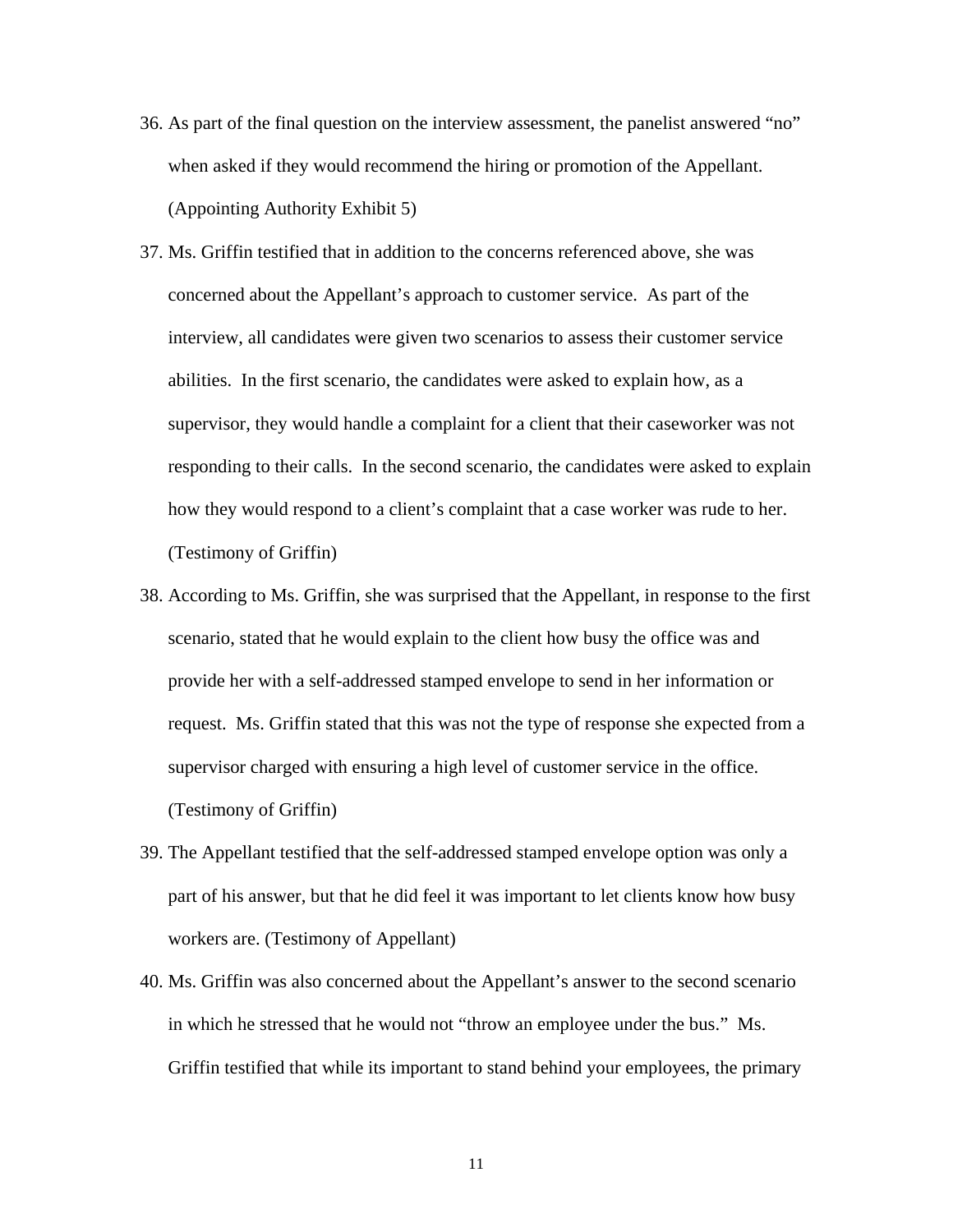focus in this scenario should have been on addressing the clients' concerns first. (Testimony of Griffin)

- 41. The Appellant testified that he stood by his answer and, like the previous scenario, this was only one part of his answer, which included offering an apology to the client. (Testimony of Appellant)
- 42. Ms. Griffin and Mr. Bastarache testified that the Appellant was not qualified for the position of supervisor based on the interview and all of the concerns referenced above. (Testimony of Griffin and Bastarache)
- 43. The Appellant testified that he is qualified for the BERS C position citing his favorable performance evaluations, the fact that he was deemed by the central office to possess the minimum entrance requirements, the form letters references that all candidates were "highly qualified" and his overall background and experience. (Testimony of Appellant)
- 44. The Appellant testified that he believes that material related to his application was tampered with by the Department arguing that: 1) certain copies of interview notes had smudges on them, while the original did not; 2) his summary rating sheet was typed while others were hand written; and 3) the signature dates of the three interview panelists were not the same. (Testimony of Appellant)
- 45. Ms. Griffin steadfastly denied that the Appellant's application materials were tampered with, surmising that the smudge marks occurred when copies were made to respond to the Appellant's request for information in preparation for this appeal and that she was advised midway through the interview process that it was more advisable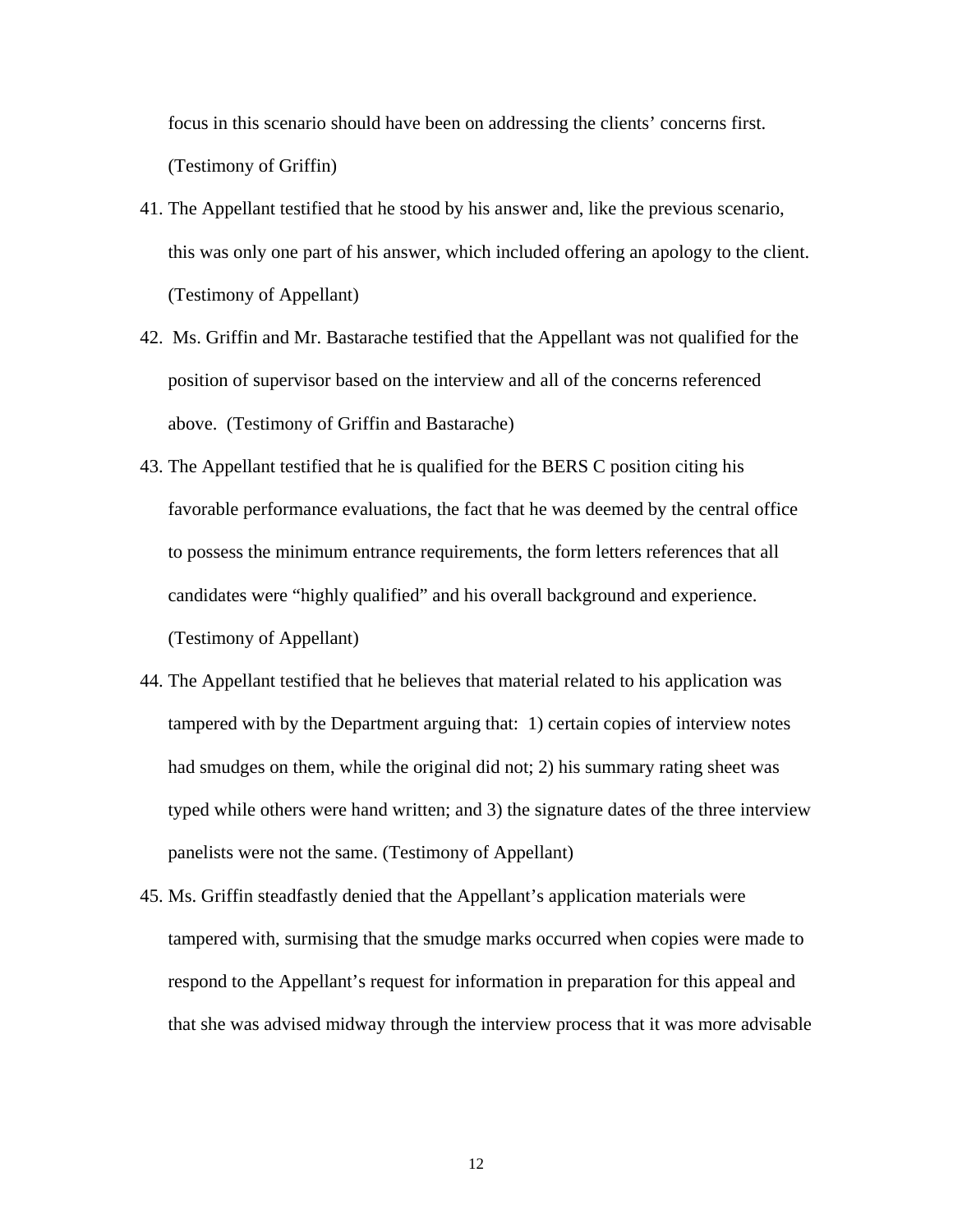to use an online template for the interview summaries as opposed to hand writing them. (Testimony of Griffin)

- 46. The Appellant testified that an email from the state's Director of Diversity, Equal Opportunity and Civil Rights, shows that the selection process was flawed. The June 24, 2009 email from the Director to James Gorman states, "Jim, I can not sign this packet [recommending Kimberly Poor and Meghan Nicholls] before receiving clarification on the selection ---After reviewing the packet and knowing the staffing patterns at the North Shore TAO I have questions regarding your selection…Can you have Lisa call me" (Appellant Exhibit 55)
- 47. Asked by this Commissioner whether he thought the email related to his nonselection, the Appellant stated, "It's a pattern of selection; it seems to be women [of] all the same height and demeanor … if you were to line them all up, it's all a pattern of similar. You know, if people feel uncomfortable because you may or not be smart, are they uncomfortable because you're tall?" (Testimony of Appellant)
- 48. The Appellant filed a timely appeal of the Appointing Authority's decision to the Civil Service Commission.

# *Conclusion*

G.L.c.31, §15 provides the process for the provisional promotion of civil service employees within a departmental unit in the absence of a suitable eligible list from which to make a permanent promotion. The statute prescribes, in relevant part:

An appointing authority may, with the approval of the administrator . . . make a provisional promotion of a civil service employee in one title to the next higher title in the same departmental unit. Such provisional promotion may be made only if there is no suitable eligible list . . . .No provisional promotion shall be continued after a certification by the administrator of the names of three persons eligible for and willing to accept promotion to such position.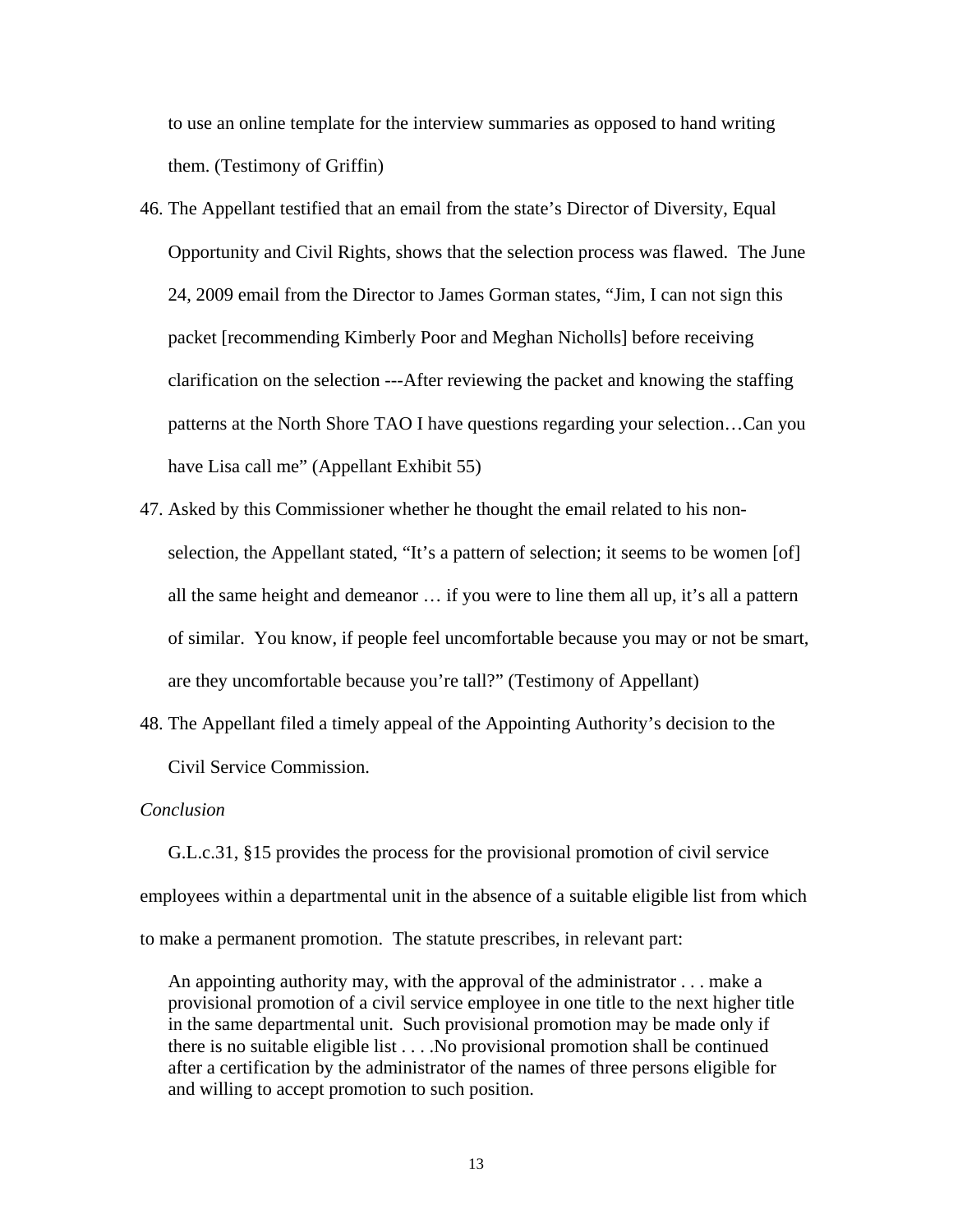If there is no such employee in the next lower title who is qualified for and willing to accept such a provisional promotion the administrator may authorize a provisional promotion of a permanent employee in the departmental unit without regard to title, upon submission to the administrator by the appointing authority of sound and sufficient reasons therefore, satisfactory to the administrator. If the administrator has approved the holding of a competitive promotional examination pursuant to section eleven, he may authorize the provisional promotion of a person who is eligible to take such examination, without regard to departmental unit.

A provisional promotion pursuant to this section shall not be deemed to interrupt the period of service in the position from which the provisional promotion was made where such service is required to establish eligibility for any promotional examination.

# G.L.c.31, §15

It has been long established that "[p]rovisional appointments or appointments through noncompetitive examinations are permitted only in what are supposed to be exceptional instances. . ." City of Somerville v. Somerville Municipal Employees Ass'n, 20 Mass.App.Ct. 594, 598, 481 N.E.2d 1176, 1180-81, rev.den., 396 Mass. 1102, 484 N.E.2d 103 (1985) citing McLaughlin v. Commissioner of Pub. Works, 204 Mass. 27, 29, 22 N.E.2d 613 (1939). However, the passage of decades without the personnel administrator holding competitive examinations for many civil service titles, and the professed lack of funding to do so any time in the near future, has meant that advancement of most civil service employees is accomplished by means of provisional promotions under Section 15. Thus, as predicted, the exception has now swallowed the rule and "a promotion which is provisional in form may be permanent in fact." Kelleher v. Personnel Administrator, 421 Mass. 382, 399, 657 N.E.2d 229, 233-34 (1995).

As much as the Commission regrets this state of affairs, and has repeatedly exhorted parties in the public employment arena to end the current practice of relying on provisional promotions (and provisional appointments) to fill the majority of today's civil service positions, the Commission must honor the clear legislative intent to allow such a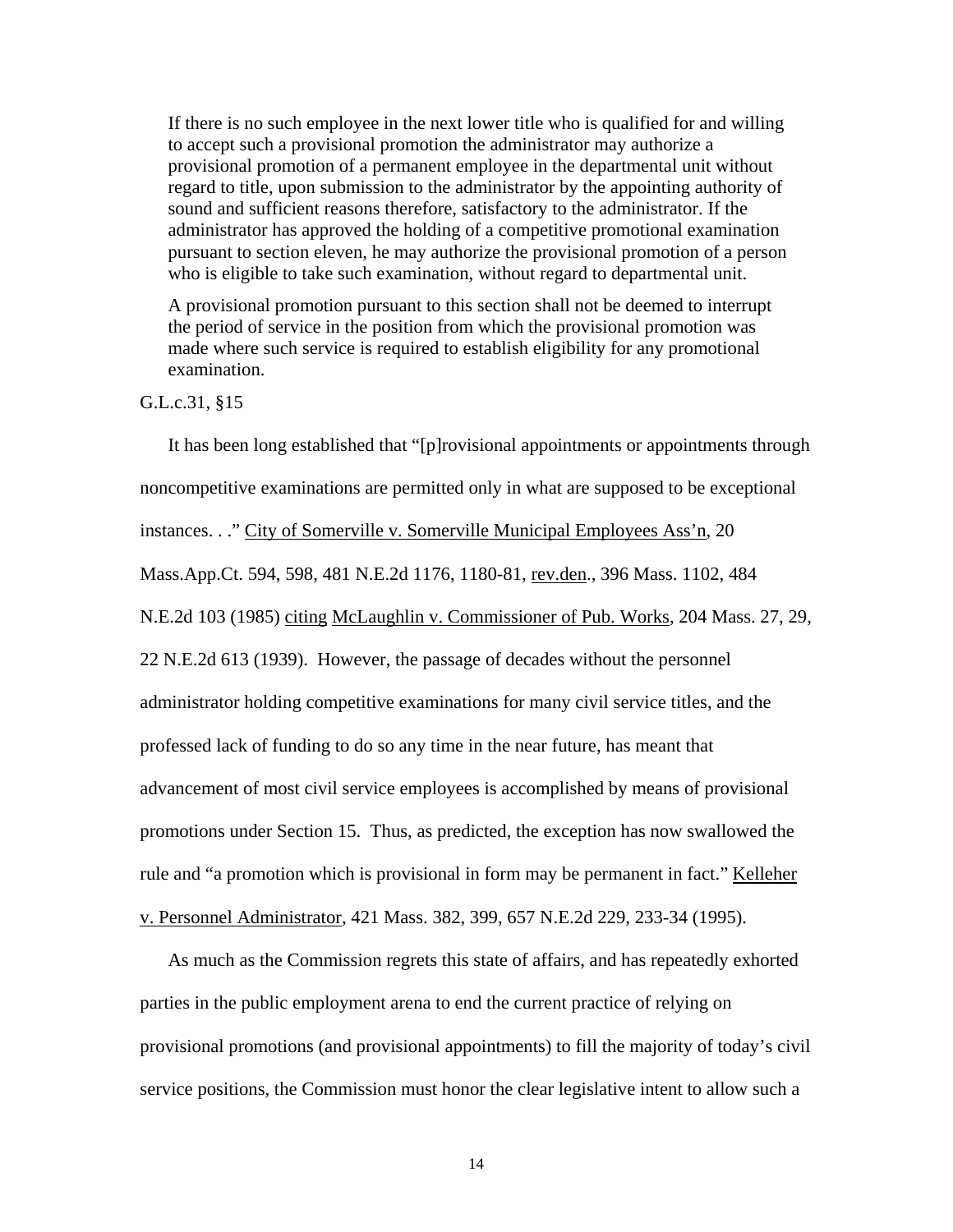procedure for provisional promotions. If there is a flaw in the statutory procedure, it is a flaw for the General Court to address. See Kelleher v. Personnel Administrator, 421 Mass. at 389, 657 N.E.2d at 234. Thus, the Commission's initial determination in the instant case is whether the Department's provisional promotion of Megan Nicholls, a provisional employee, was lawful under Chapter 31.

First, the plain meaning of Section 15 allows only "civil service employees" to be provisionally promoted. A "civil service employee" is a person with an original or promotional "appointment" under Civil Service law, which, in the official (as opposed to labor) service, means an appointment pursuant to G.L.c.31, §§6 or 7, following competitive examination. See G.L.c.31, §1. A "civil service employee" is different from a "provisional employee" who is appointed without having passed an examination. Id. See also Pease v. Department of Revenue, 22 MCSR 284; Poe v. Department of Revenue, 22 MCSR 287 (2009); Garfunkel v. Department of Revenue, 22 MCSR 291 (2009).

Second, Section 15 also seems to require that a provisionally appointed "civil service employee" be "in one title" below the "next higher title" into which the appointment is made; if the promotion involves advancement *other than* the "next higher title", the provisional promotion requires the appointing authority to provide, and HRD to approve, "sound and sufficient" reasons for the promotion.

Therefore, only an employee with permanency in a civil service title may be provisionally *promoted* under Section 15, either from the "next lower title" or by skipping a title. The plain meaning of Section 15 allows only "civil service employees" to be provisionally promoted. In this case, since it is undisputed that Nicholls does not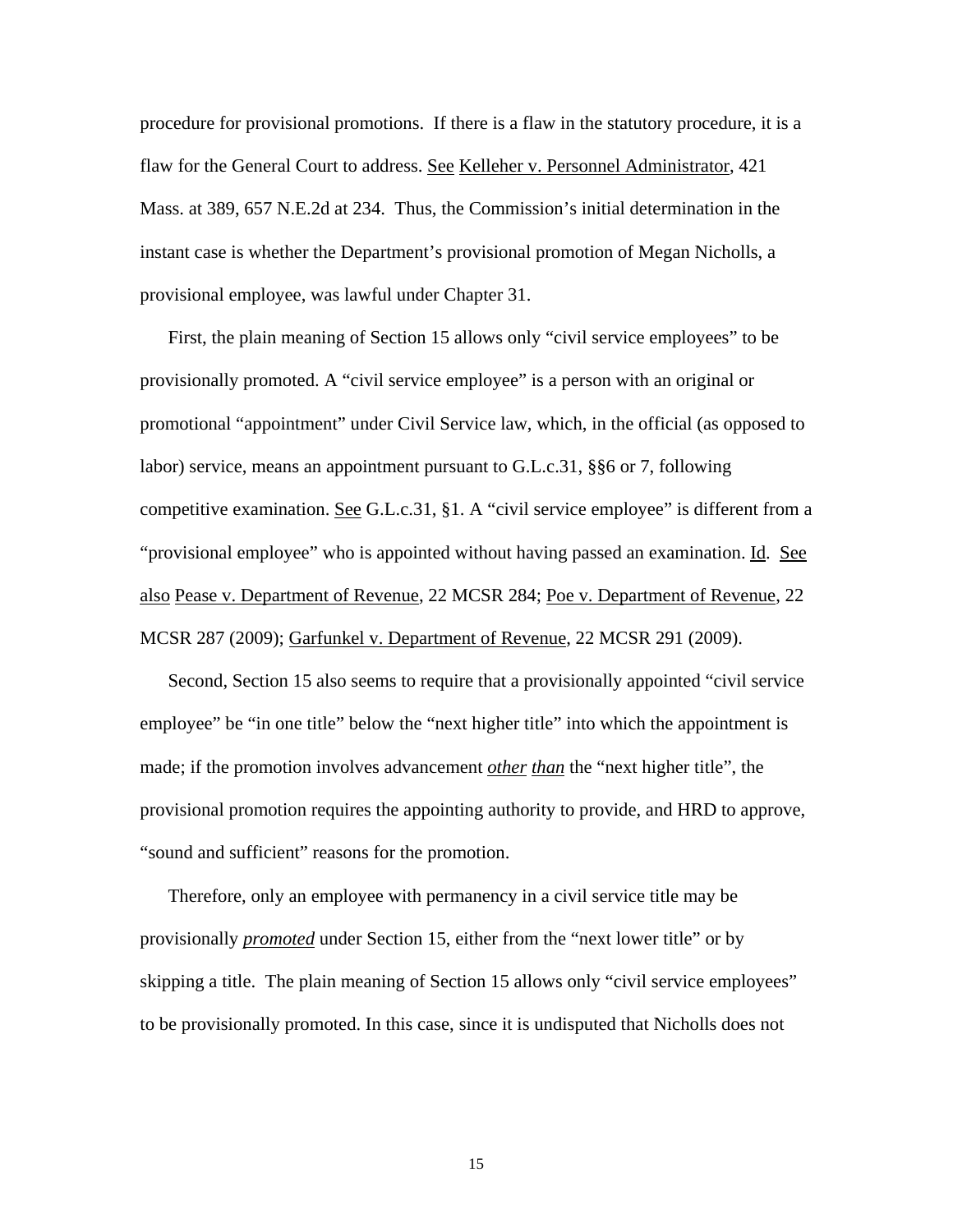hold civil service permanency in any title, and Section 15 is the applicable statute here, Nicholls' provisional promotion was not lawful under civil service law.

The Commission recognizes that the "provisional" landscape now operates under somewhat fictitious assumptions, but the statutory language still must be enforced as written to the extent possible. Since it is not possible for the Commission to envision the entire universe in which appointing authorities currently employ "provisional" appointments and promotions, out of necessity, the Commission intends to move cautiously in this area. Thus, for now, the Commission is not disposed to invalidate the promotion in this particular case that was erroneously filled by a candidate without any civil service permanency.

By such holding, the Commission does not intend to leave the Appellant, and other similarly-situation civil service employees, without any recourse, however. In a series of recent cases, the Commission has held that an appellant who has appealed an unlawful provisional promotion, such as the one here, is entitled to a full Commission hearing to determine if the appellant was qualified for the position at issue. If the Commission finds for the appellant, then the Appointing Authority will be ordered to put such appellant in line for at least one additional consideration for the future selection for the promotion in question. See also Pease v. Department of Revenue, 22 MCSR 284; Poe v. Department of Revenue, 22 MCSR 287 (2009); Garfunkel v. Department of Revenue, 22 MCSR 291 (2009). Thus, the Appellant's full hearing on September 9, 2010 was to determine whether he was qualified for the position of BERS C, Supervisor of the North Shore Office.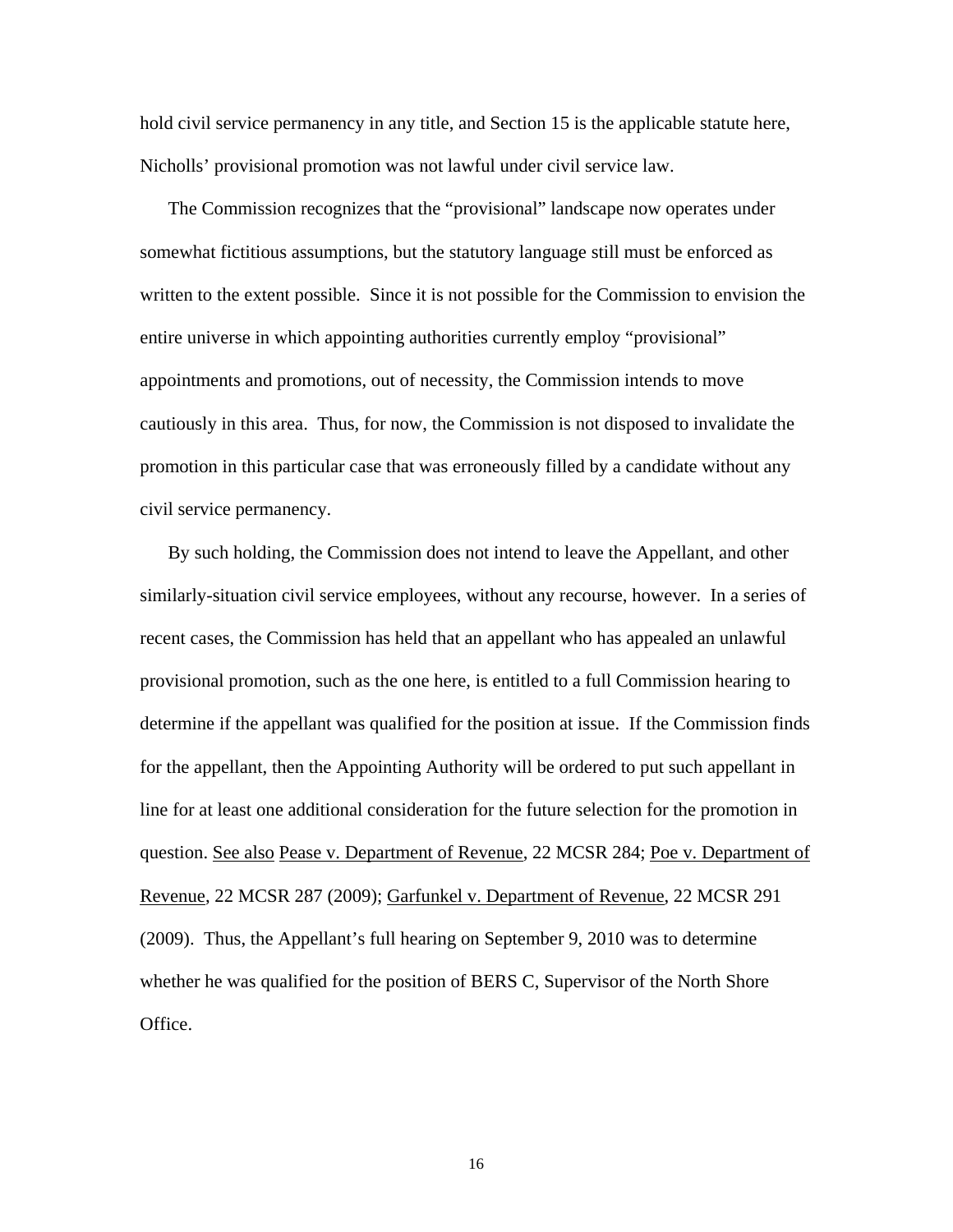The Appellant argues that he is qualified for the BERS C position citing his favorable performance evaluations, the fact that he was deemed by the central office to possess the minimum entrance requirements. The Appellant is mistaken. The determination of the qualifications necessary to meet the minimum entrance requirements of a particular job is distinct from the determination as to whether any particular candidate actually *possesses* the necessary qualifications for appointment.

 The Appellant also argues that the assessment of his interview performance was not accurate and that the interview summary sheets may have been tampered with to ensure that he received a less favorable rating than the selected candidates.

 The Department, arguing that the Appellant is not qualified for the supervisory position, cites certain answers to interview questions that were problematic regarding customer service, their impression that he was too "self assured" or "arrogant"; and that, as a supervisor, he would not be approachable or empathetic to his employees. They also cited concerns that the Appellant had an excessive number of outstanding tasks on an automated case tracking system, questioning whether employees would respect a supervisor who couldn't keep up with his own work. Finally, the Department rejects any suggestion that the Appellant's application material was tampered with.

 For the reasons cited in the findings, I found Ms. Griffin and Mr. Bastarache to be good witnesses and I credit their testimony. I do not believe they had any ulterior motive for concluding that the Appellant was not qualified for the supervisory position, including his many years of service as a regional director for SEIU Local 509. While the Appellant raised this as a possible motive for his non-selection, he did not provide any evidence to substantiate this claim. Moreover, the testimony of Griffin and Bastarche was consistent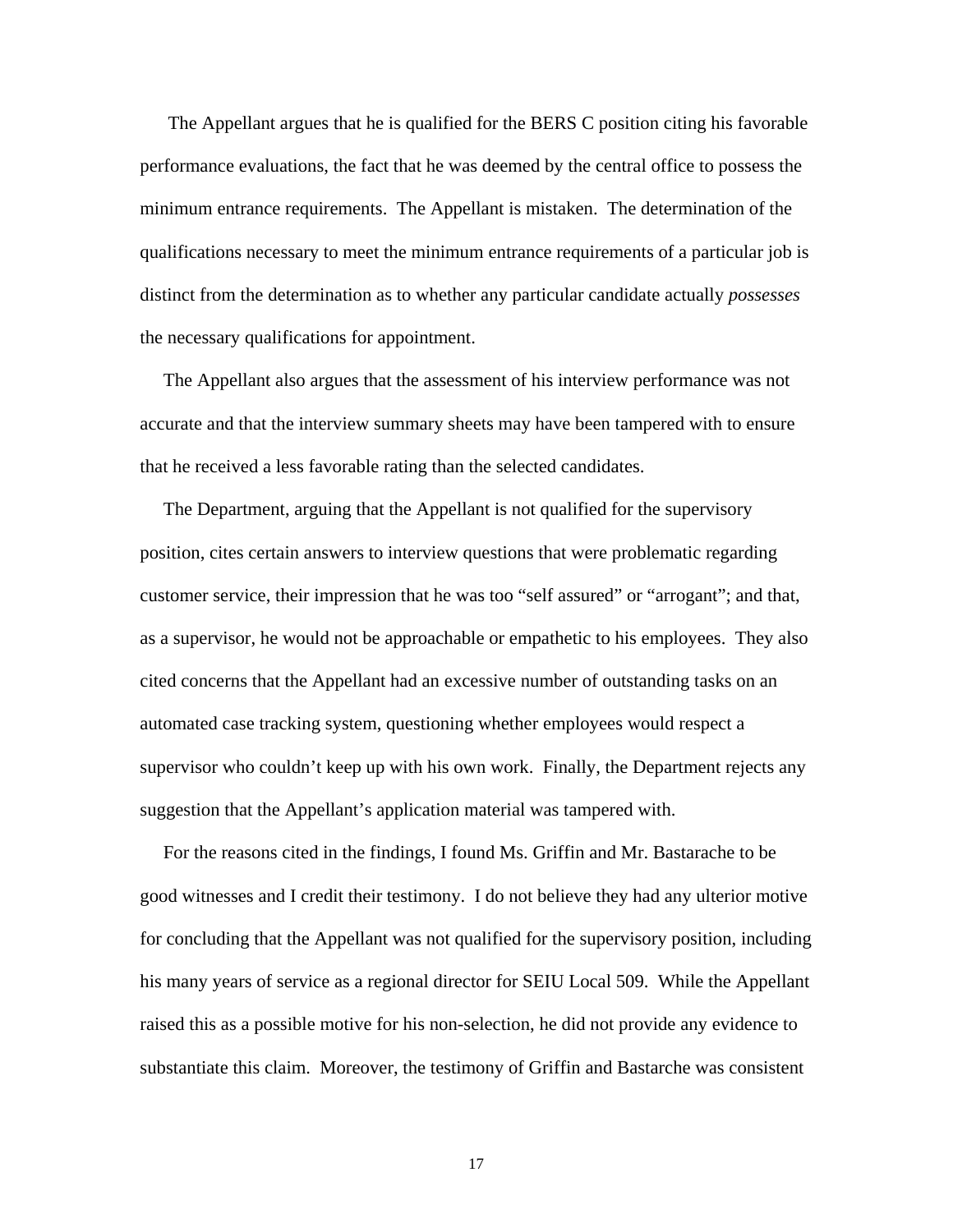with my own observations of the Appellant's demeanor and presentation. With the full knowledge that the Department had deemed him "too self assured" or "arrogant", he testified before the Commission that, "I am intelligent. I test high. I have a high I.Q. Some people are not comfortable with that." He then pointed to his score of 84 on a civil service examination taken approximately fifteen (15) years ago as evidence of his superior test-taking ability. It is reasonable that these types of responses, if offered at an interview, would give two veteran DTA managers pause regarding whether the Appellant was qualified to serve as an effective supervisor and motivate subordinate employees. The Appellant's testimony before the Commission that recently selected candidates were all "women with the same height and demeanor" only confirmed to me that the Department's version of the Appellant's interview performance was likely more accurate than the Appellant's

 The Department was also justified in assessing the Appellant's views on customer service when determining whether he was qualified for the supervisory position in question. As referenced in the findings, Ms. Griffin struck me as a seasoned DTA manager that values superior customer service. Here, based on the interview responses, she concluded that the Appellant, as a supervisor, would not meet the high standards she has set for her employees regarding customer service. In response, the Appellant provided written performance evaluations over a two-year period from a supervisor by the name of Joseph Malone that included high marks for his customer service abilities. During my tenure in state government, I have been required to prepare and /or review hundreds of employee performance evaluations. Rather than providing a factual, objective assessment of the Appellant's performance, Mr. Malone's evaluations of the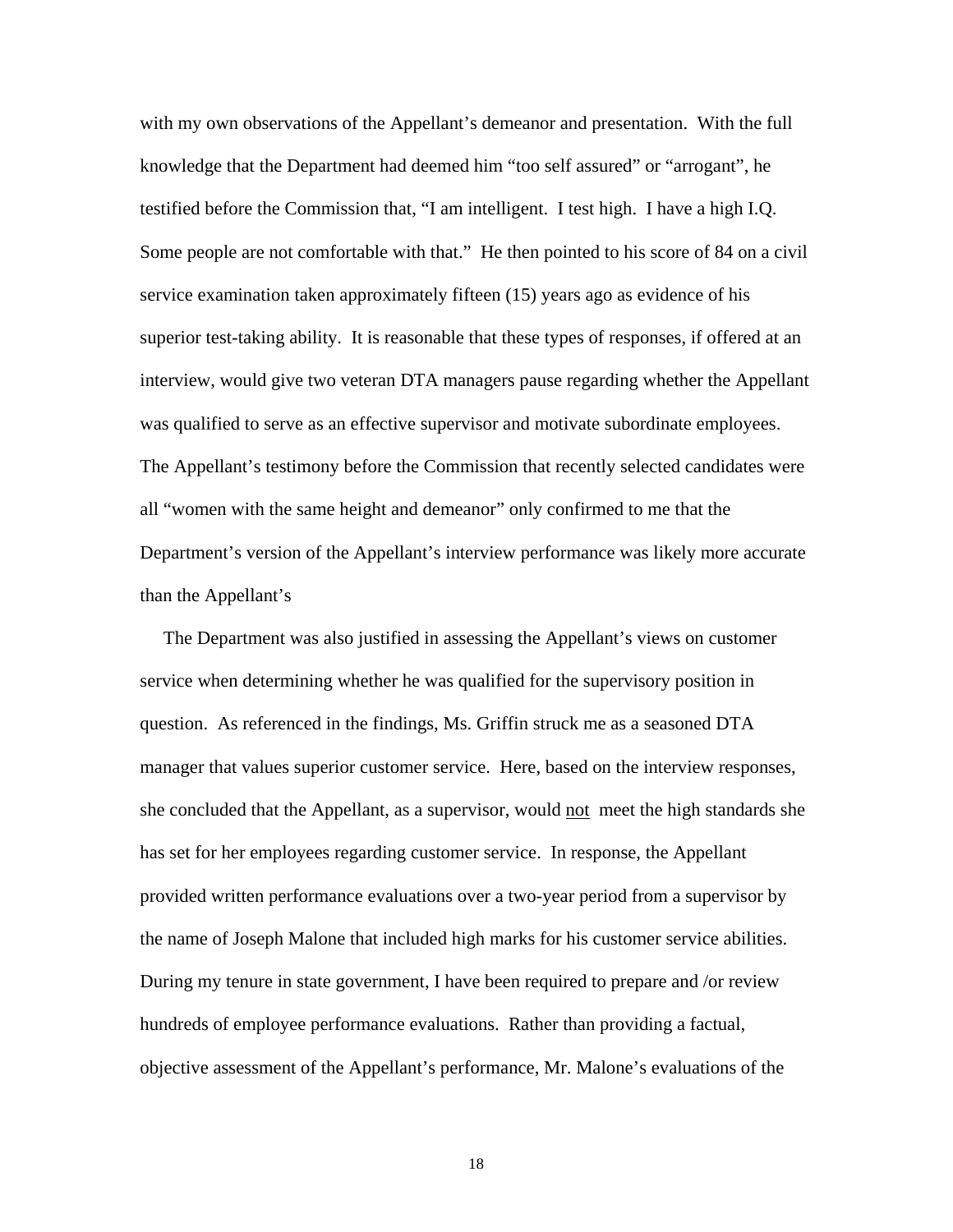Appellant struck me more as an exercise in stringing together a series of superlatives including an eyebrow-raising reference to the Appellant's supernatural abilities. After a careful review of the performance evaluations, I give more weight to the interview observations of Ms. Griffin and Mr. Bastarache regarding the issue of customer service than I do to the written evaluations submitted by the Appellant.

 I was not convinced by the Appellant's testimony that there was any justification for the over 200 overdue tasks attributed to him at the time of the interview, as opposed to approximately ten overdue tasks attributed to the selected candidates. The Department was on firm ground in considering that information when determining whether the Appellant, and all other candidates, were qualified for the supervisory position in question.

 Finally, the Appellant has failed to show that his application materials were tampered with as alleged.

 For all of the above reasons, I conclude that the Department was reasonably justified in determining the Appellant was not qualified for the BERS C supervisory position in the North Shore office. The Appellant's request for relief under Chapter 310 of the Acts of 1993 is denied and his appeal under Docket No. G2-09-360 is hereby *dismissed*.

 As to all other Department civil service positions that the Department fills "provisionally" in the future, until such time as competitive examinations again become available, the Department must specify, in advance, whether the position is being posted as a provisional appointment or a provisional promotion and comply with the applicable provisions of Section 12 or Section 15 as the case may be. In particular, if the position is posted as a provisional *promotion*, it must limit selection to permanent civil service